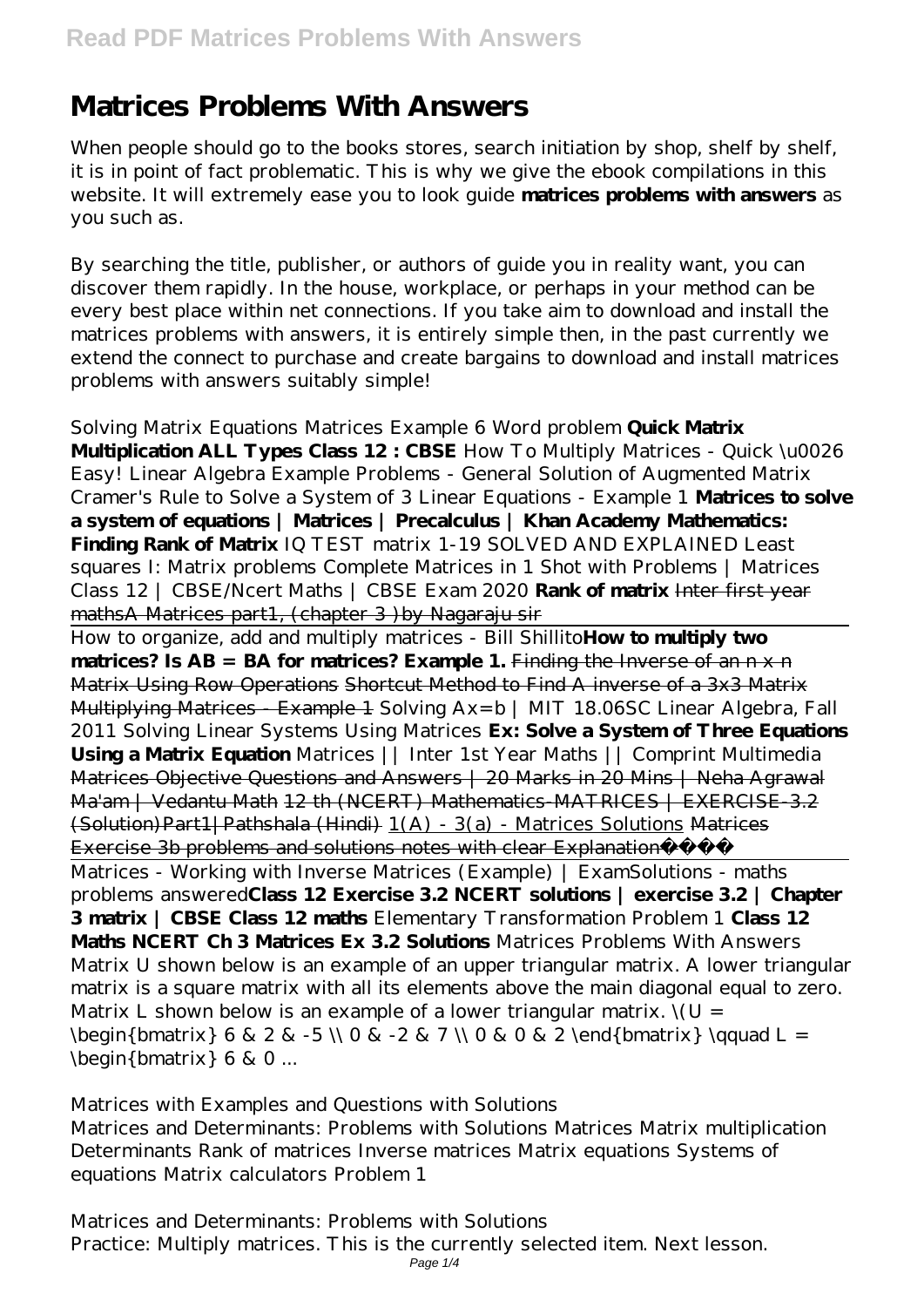Properties of matrix multiplication. Multiplying matrices. Our mission is to provide a free, world-class education to anyone, anywhere. Khan Academy is a  $501(c)(3)$ nonprofit organization. Donate or volunteer today! Site Navigation. About. News;

## *Multiply matrices (practice) | Matrices | Khan Academy*

Here are a couple more types of matrices problems you might see: Matrix Multiplication Problem. Let  $\{P=\left\{ {\begin{array}{c} {*\{20\} {\ c}} \end{array} A \& {-\frac{3}{2}} \& \}$ 8 \end{array} \tight]\. (a) Find \(2P\), (b) Find \({{P}^{2}}\), (c) Find \(Q\) when  $\{\Phi$  \times Q=  $\left[ {\begin{array}{c} {*(20)}{c} } 5 \ \ 0 \ \end{array} \right]\$  \right]\. Solutions:

## *The Matrix and Solving Systems with Matrices – She Loves Math*

The matrix equation corresponding to the given system is. For the equations to be consistent,  $([A, B]) = (A) = 2 \cdot 21 + 7k = 0.7k = -21$ .  $k = -3$ . Example 1.16. Find k, if the equations  $x + y + z = 7$ ,  $x + 2y + 3z = 18$ ,  $y + kz = 6$ are inconsistent. Solution: The matrix equation corresponding to the given system is

## *Rank of a Matrix: Solved Example Problems*

Show Answer to the Exercise: There are 500 men, 1,000 women and 4,000 children at the swimming pool. The triangle's sides are 43 cm, 65 cm and 54 cm long. Dimensions of the cuboid are 9 cm, 12 cm and 15 cm. The wanted number is 1,793. The cylinder contains 4.806 kg of copper and 1.491 kg of zinc.

## *Answers to Math Exercises & Math Problems: Matrix Word ...*

5) What is the determinant of the following matrix? Matrices on the ACT – Answers to the Matrix Problems Answer 1. 1) Add the numbers from Matrix A to those in the same position in Matrix B, as shown below.  $=$   $=$  Answer 2. Subtract the numbers from Matrix Q from those in the same position in Matrix P, as shown below.  $=$   $=$ Answer 3. Multiply each number by 3 to solve:

## *Matrices on the ACT – Matrix Problems*

abelian group augmented matrix basis basis for a vector space characteristic polynomial commutative ring determinant determinant of a matrix diagonalization diagonal matrix eigenvalue eigenvector elementary row operations exam finite group group group homomorphism group theory homomorphism ideal inverse matrix invertible matrix kernel linear ...

## *matrix | Problems in Mathematics*

Here is a matrix of size 2 3 (" 2 by 3"), because it has 2 rows and 3 columns: 10 2 015 The matrix consists of 6 entries or elements. In general, an m n matrix has m rows and n columns and has mn entries. Example Here is a matrix of size 2 2 (an order 2 square matrix): 4 1 3 2 The boldfaced entries lie on the main diagonal of the matrix.

## *CHAPTER 8: MATRICES and DETERMINANTS*

A matrix is usually shown by a capital letter (such as A, or B) Each entry (or "element") is shown by a lower case letter with a "subscript" of row,column: Rows and Columns. So which is the row and which is the column? Rows go left-right; Columns go up-down; To remember that rows come before columns use the word "arc":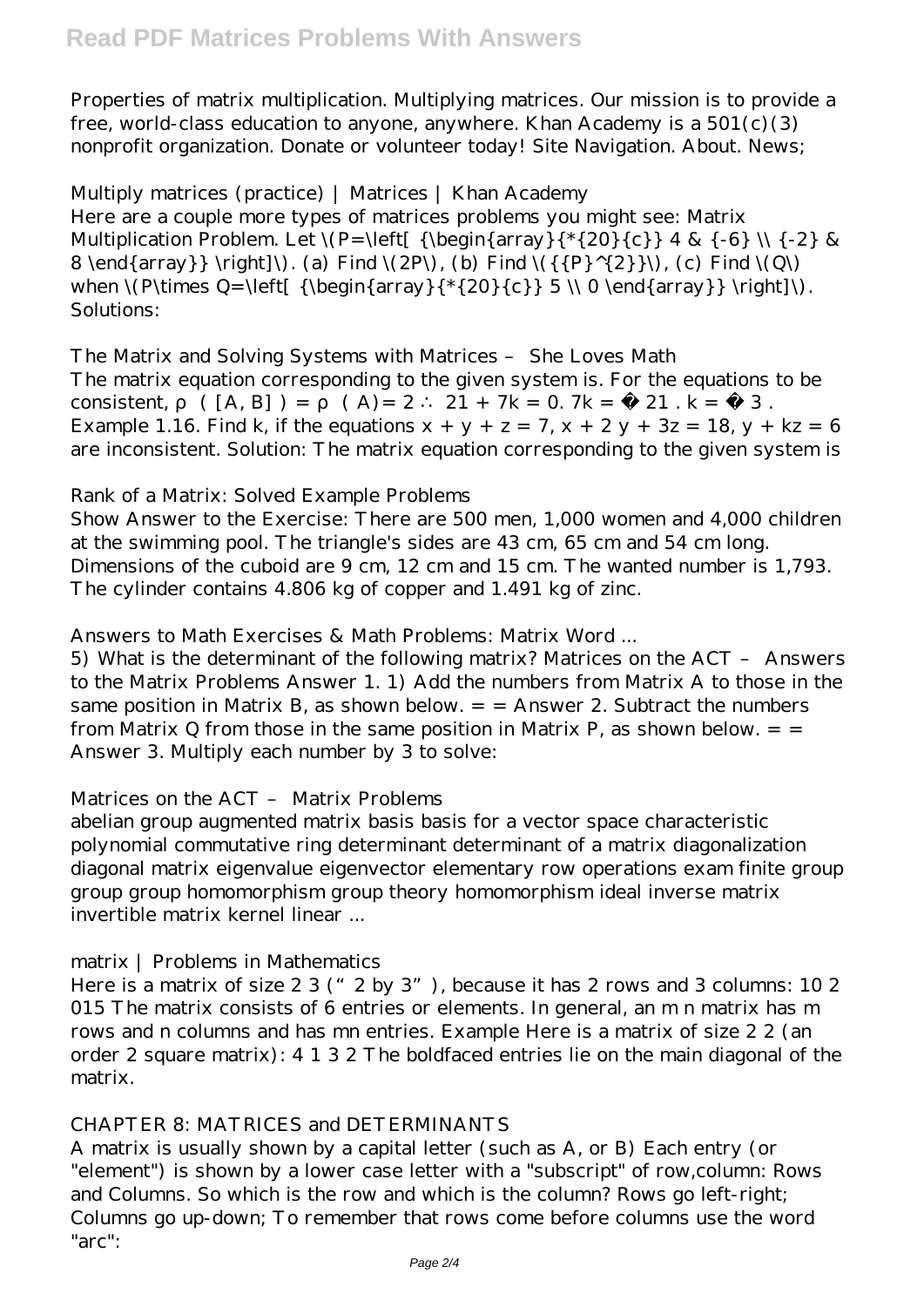## *Matrices*

Answer. To save work, we check first to see if it is possible to multiply them. We have  $(2 \times 3) \times (3 \times 3)$  and since the number of columns in A is the same as the number of rows in B (the middle two numbers are both 3 in this case), we can go ahead and multiply these matrices. Our result will be a  $(2 \times 3)$  matrix.

#### *Multiplying matrices - examples*

1. Find the rank of each of the following matrices. 2. If  $A =$  and  $B =$ , then find the rank of AB and the rank of BA. 3. Solve the following system of equations by rank method.  $x + y + z = 9$ ,  $2x + 5y + 7z = 52$ ,  $2x - y - z = 0$ . 4. Show that the equations  $5x + 3y + 7z = 4$ ,  $3x + 26y + 2z = 9$ ,  $7x + 2y + 10z = 5$  are consistent and solve them by rank method.

## *Exercise 1.1 : Rank of a Matrix - Problem Questions with ...*

Problem 16. A matrix Afor which  $Ap = 0$  n, where pis a positive integer, is called nilpotent. If pis the least positive integer for which Ap= 0 nthen Ais said to be nilpotent of index p. Find all 2 2 matrices over the real numbers which are nilpotent with  $p= 2$ , i.e.  $A2 = 02$ . Problem 17. Show that an n nmatrix Ais involutary if and only if

## *Problems and Solutions in Matrix Calculus*

Matrix math exercises & matrices math problems for students of all ages. Matrix equations. Math-Exercises.com - Math exercises with correct answers.

## *Answers to Math Exercises & Math Problems: Matrix Equations*

For example, the product of A and B is not defined. We cannot multiply A and B because there are 3 elements in the row to be multiplied with 2 elements in the column. This means that we can only multiply two matrices if the number of columns in the first matrix is equal to the number of rows in the second matrix.

## *Matrix Multiplication (solutions, examples, videos)*

Problem 21. A matrix Afor which Ap= 0 n, where pis a positive integer, is called nilpotent. If pis the least positive integer for which Ap= 0 nthen Ais said to be nilpotent of index p. Find all 2 2 matrices over the real numbers which are nilpotent with p= 2, i.e. A2 = 0 2. Problem 22.

## *Problems and Solutions in Matrix Calculus*

Step 1: Rewrite the first two columns of the matrix.  $| 2 - 3 5 - 3 6 2 1 - 2 5 |$ −3 5 −3 6 2 1 −2 5 | 2 −3 −3 6 1 −2 Step 2: Multiply diagonally downward and diagonally upward.  $30 - 8453 - 2012 - 353621 - 2522 - 61 - 260 - 630$ Step 3: Add the downward numbers together.  $60 + (-6) + 30 = 84$ 

## *Finding the Determinant of a 3×3 Matrix Practice Problems*

Matrices Important Questions for CBSE Class 12 Matrix and Operations of Matrices Previous Year Examination Questions 1 Mark Questions. 4 Marks Questions. Important Questions for Class 12 Maths Maths NCERT Solutions Home Page

## *Important Questions for CBSE Class 12 Matrix and ...*

Matrices are a vital area of mathematics for electrical circuits, quantum mechanics,